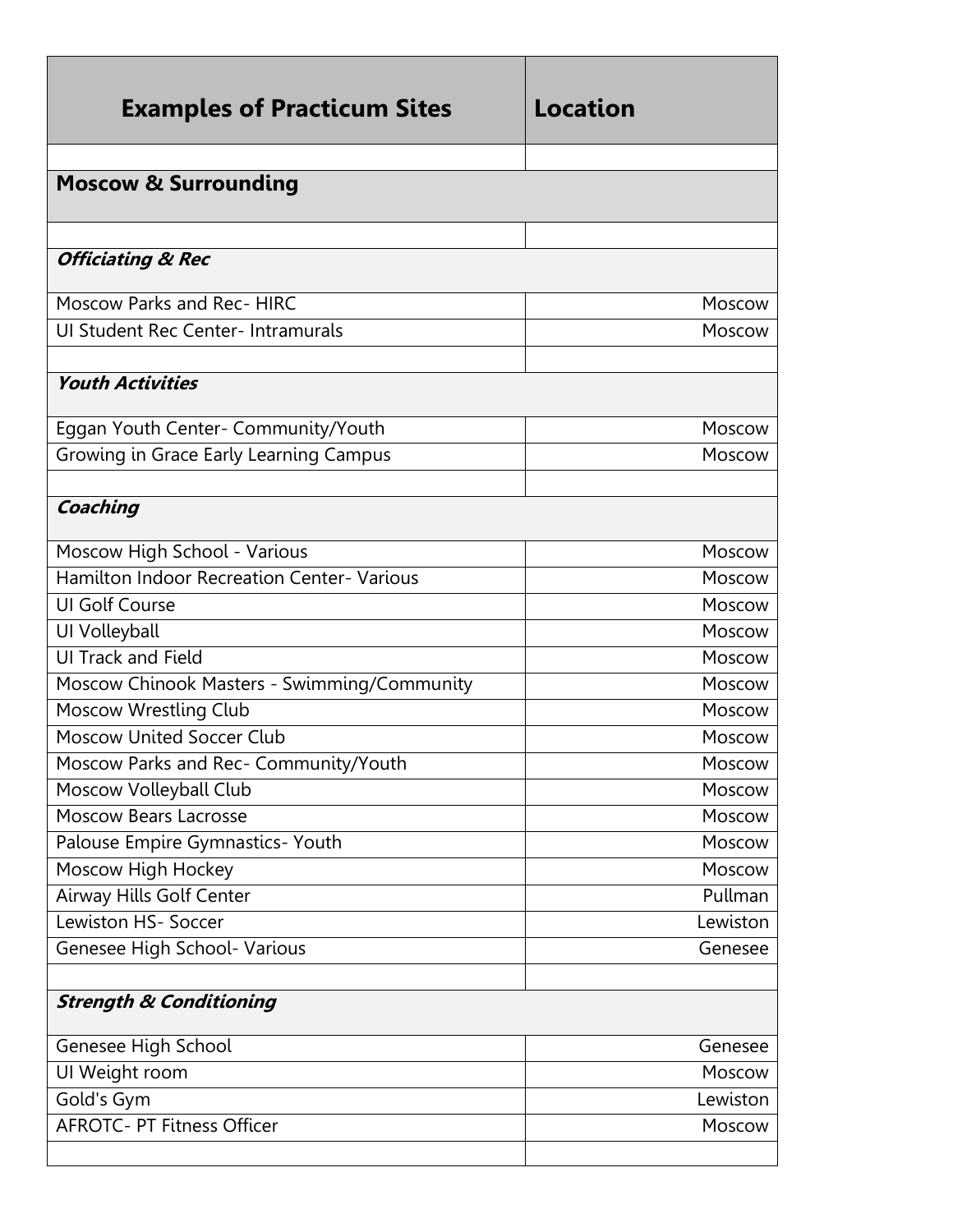| <b>Fitness Facility</b>                        |          |
|------------------------------------------------|----------|
| <b>UI SRC-Fitness</b>                          | Moscow   |
| Northern ID Athletic Club- Community           | Moscow   |
| UI BIP Fitness Classes Teaching Assistant      | Moscow   |
| <b>WSU Rec Center</b>                          | Pullman  |
| Adcope Athletic Club- Community                | Lewiston |
| University of Idaho Strength and Conditioning  | Moscow   |
| UI Campus Rec Wellness Program Assistant       | Moscow   |
| North Idaho Athletic Club                      | Moscow   |
| Anytime Fitness                                | Moscow   |
| Nourish Yoga                                   | Moscow   |
|                                                |          |
| <b>Facility Management</b>                     |          |
| Kibbie Activity Center                         | Moscow   |
| <b>UI Swim Center</b>                          | Moscow   |
|                                                |          |
| <b>Nursing</b>                                 |          |
| UI Student Health- Health/Nursing              | Moscow   |
| Gritman Medical Center- CNA Course & Rotations | Moscow   |
| Kindred Nursing and Rehab- Aspen Park          | Moscow   |
| Good Samaritans Retirement Community           | Moscow   |
| Circles of Caring - Adult Day Health           | Moscow   |
| <b>WISH Medical</b>                            | Moscow   |
| CNA Course via LCSC                            | Lewiston |
| Pullman Regional Hospital                      | Pullman  |
| St Joseph- Family Beginnings Birthing Center   | Lewiston |
|                                                |          |
| <b>Nutrition</b>                               |          |
| <b>Gritman Medical Center</b>                  | Moscow   |
| <b>UI Student Health Nutrition Counseling</b>  | Moscow   |
| <b>WSU Sports Nutrition Department</b>         | Pullman  |
|                                                |          |
| <b>Adult- Elderly Activities</b>               |          |
| <b>Good Samaritans</b>                         | Moscow   |
| Circles of Caring - Adult Day Health           | Moscow   |
|                                                |          |
| <b>Education/Teaching</b>                      |          |
| UI BIP Fitness Classes Teaching Assistant      | Moscow   |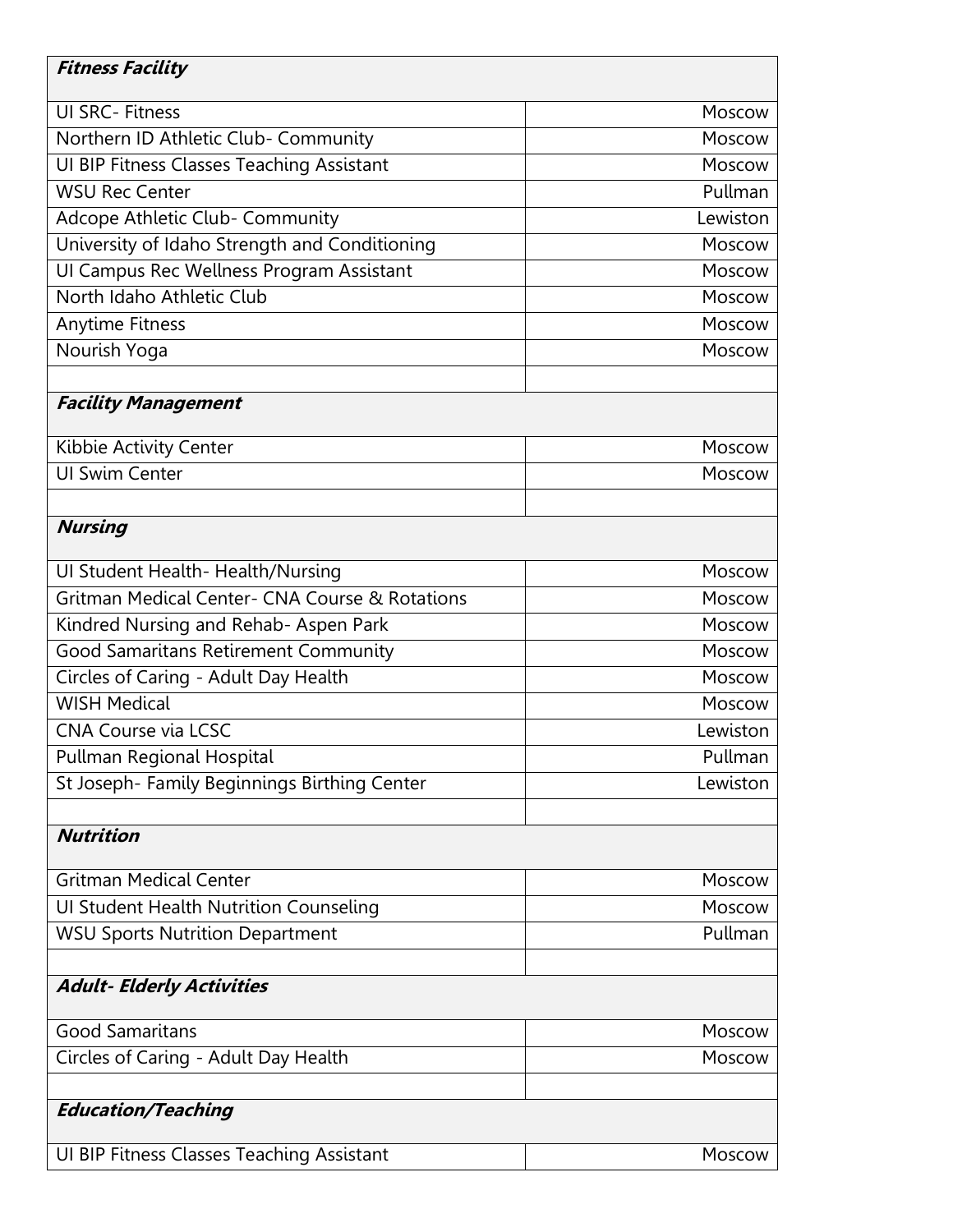| Moscow HS - Health &PE                              | Moscow      |
|-----------------------------------------------------|-------------|
| <b>UI Biology Dept Teaching Assistant</b>           | Moscow      |
| <b>UI Biomechanics Teaching Assistant</b>           | Moscow      |
| UI Sport Psych TA                                   | Moscow      |
| UI Anatomy TA                                       | Moscow      |
| Athletic Department- Student Athlete Success Center | Moscow      |
| Lewiston HS- Health & PE                            | Lewiston    |
| <b>Physical Therapy</b>                             |             |
| <b>Gritman Therapy Solutions</b>                    | Moscow      |
| <b>Moscow Mountain PT</b>                           | Moscow      |
| <b>Good Samaritans of Moscow</b>                    | Moscow      |
| <b>Therapy Connection</b>                           | Moscow      |
| Pro-performance PT                                  | Pullman     |
| Pullman Regional Summit Therapy                     | Pullman     |
| Sport PT                                            | Lewiston    |
| Syringa Therapy Services- PT                        | Grangeville |
|                                                     |             |
| <b>Occupational Therapy</b>                         |             |
| <b>Good Samaritans of Moscow</b>                    | Moscow      |
| <b>Gritman Therapy Solutions</b>                    | Moscow      |
| <b>Elements of Wellness</b>                         | Moscow      |
| Kindred Nursing and Rehab- Aspen Park               | Moscow      |
|                                                     |             |
| Chiropractic                                        |             |
| <b>Quality Chiropractic</b>                         | Moscow      |
| Haug Chiropractic                                   | Moscow      |
| Moscow Health & Wellness                            | Moscow      |
| <b>Moscow Natural Medicine</b>                      | Moscow      |
| Jaureguito Sports and Family Chiropractic PLLC      | Moscow      |
| Schwartzman Chiropractic Clinic                     | Clarkston   |
|                                                     |             |
| <b>Athletic Training</b>                            |             |
| UI Athletic Training Room                           | Moscow      |
| UI Memorial Gym AT Clinic                           | Moscow      |
| Lewis Clark State College-AT                        | Lewiston    |
|                                                     |             |
| <b>Health/Wellness</b>                              |             |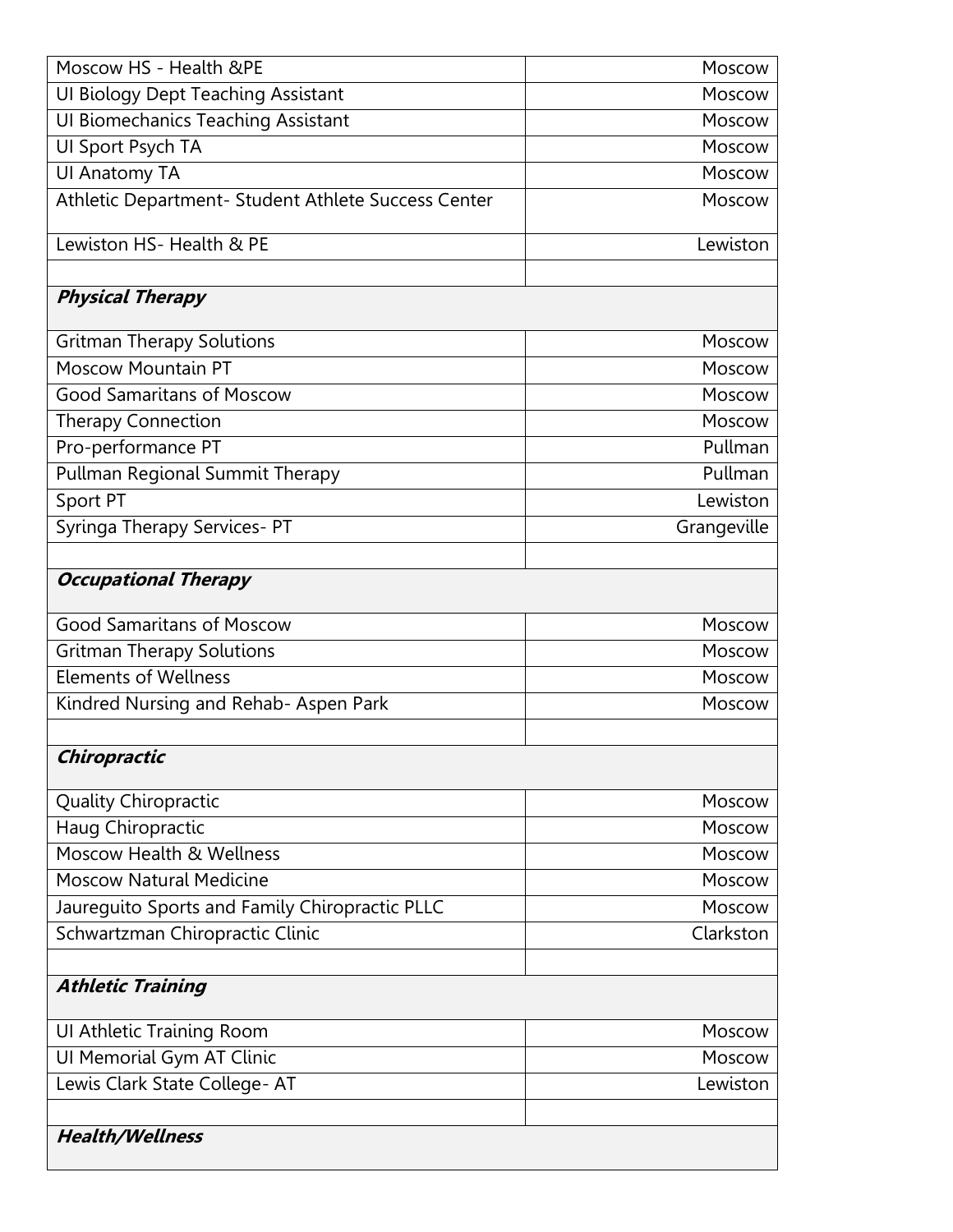| UI VandalHealth -Health Education & Promotion                    | Moscow         |
|------------------------------------------------------------------|----------------|
| Alcohol and Other Drugs Prevention Program - UI                  | Moscow         |
| Inland Oasis HIV Testing Center                                  | Moscow         |
| <b>SRC Wellness</b>                                              | Moscow         |
| Safe Routes To School - UI                                       | Moscow         |
| <b>WISH Medical</b>                                              | Moscow         |
| <b>Gritman Medical Center- Wellness</b>                          | Moscow         |
| <b>Community Action Center- Food Bank</b>                        | Pullman        |
| Latah County Employee Wellness                                   | Latah County   |
| <b>Snake River Community Clinic</b>                              | Lewiston       |
| Public Health- Idaho North Central District- Health<br>Inspector | Lewiston       |
|                                                                  |                |
| <b>Other Medical/Wellness</b>                                    |                |
| Gritman Cardiac Rehab                                            | Moscow         |
| Palouse Foot and Ankle Clinic                                    | Moscow         |
| <b>ProActive Sports Med</b>                                      | Moscow         |
| Sparks of the Divine- Meditation Center                          | Moscow         |
| <b>Alliance Family Services</b>                                  | Moscow         |
| <b>Wish Medical</b>                                              | Moscow         |
| Lewiston Orthopedic Associates- PA & RN                          | Lewiston       |
| Lewiston- Dr Gould's Cardiology                                  | Lewiston       |
|                                                                  |                |
| <b>Other</b>                                                     |                |
| UI Center for ETHICS                                             | Moscow         |
| <b>Research -Movement Sciences</b>                               | Moscow         |
| Pullman Parks & Rec                                              | Pullman        |
| University of Idaho Cheer Events                                 | Moscow         |
| Ul Vandal Scholarship Fund Athletic Department                   | Moscow         |
| Athletic Department- Student Athlete Success Center              | Moscow         |
| Women's Center- UI                                               | Moscow         |
|                                                                  |                |
| <b>Other Idaho</b>                                               |                |
| Orofino PT & Wellness Inc                                        | Orofino, ID    |
|                                                                  |                |
| Timberlake High School- Teaching PT & Health                     | Spiritlake, ID |
|                                                                  |                |
| Iron Wood Athletic club                                          | Coeur d'Alene  |
| CDL High School- Coaching Football                               | Coeur d'Alene  |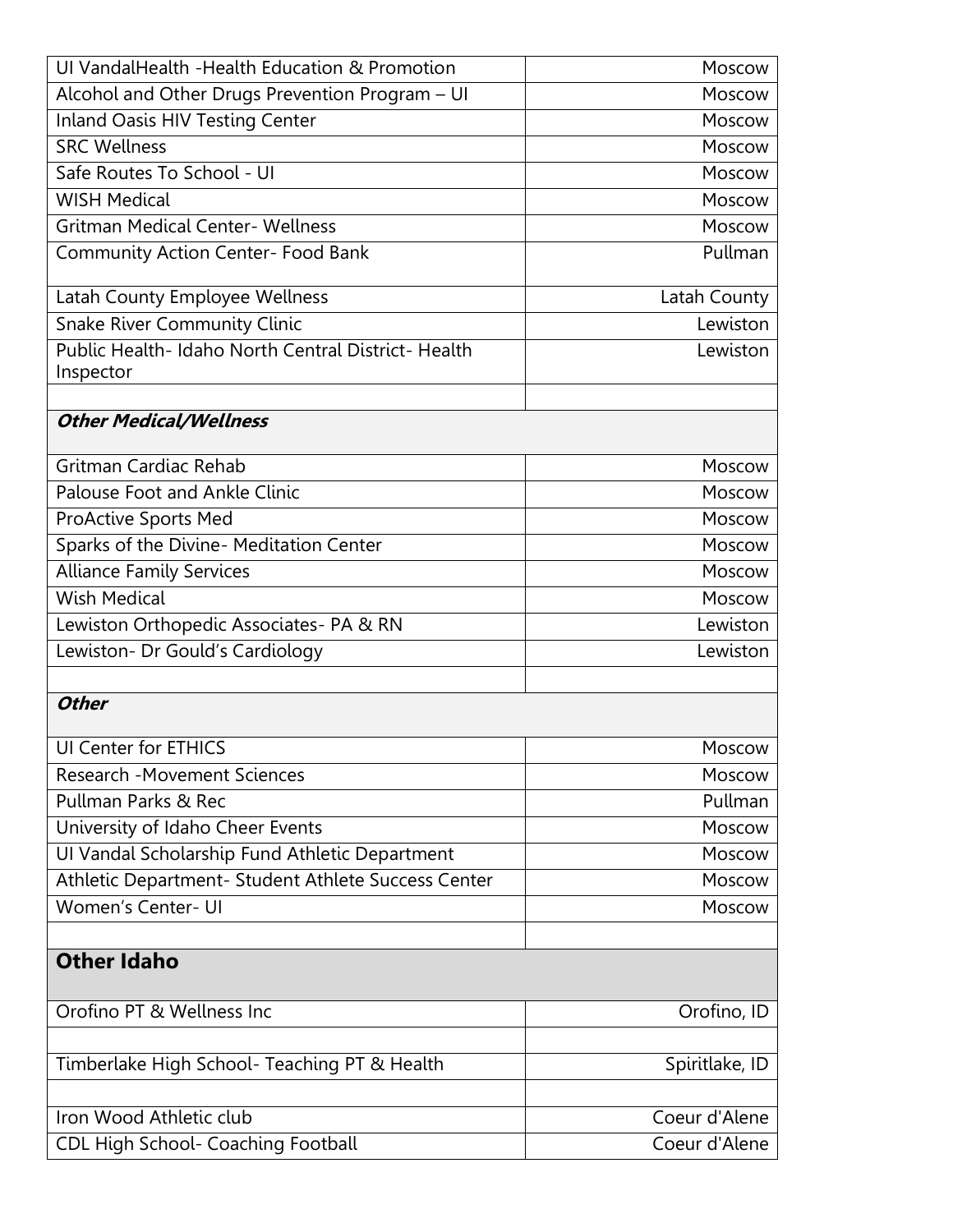| CDL High School- Coaching Baseball                      | Coeur d'Alene   |
|---------------------------------------------------------|-----------------|
| CDL High School- Teaching PE                            | Coeur d'Alene   |
| <b>CDL PT and Sports Med</b>                            | Coeur d'Alene   |
| Joshua Tree Physical Therapy                            | Coeur d'Alene   |
| Lake City Physical Therapy                              | Coeur d'Alene   |
| Lakewood PT                                             | Coeur d'Alene   |
| Kootenai Cardiac Rehab                                  | Coeur d'Alene   |
|                                                         |                 |
| <b>CDL Tribal Wellness Center (PT)</b>                  | Plummer, ID     |
| Benewah Medical & Wellness Center- Employee<br>Wellness | Plummer, ID     |
| Lakeland PT                                             | Rathdrum, ID    |
| Generations Assisted Living and Wellness                | Rathdrum, ID    |
|                                                         |                 |
| Sandpoint Parks and Rec                                 | Sandpoint, ID   |
| The Bridge At Sandpoint- Assisted Living                | Sandpoint, ID   |
| <b>FAST Clinic- Fitness Facility</b>                    | Sandpoint, ID   |
| Bonner General Hospital- PT&OT                          | Sandpoint, ID   |
| <b>Advance Physical Therapy</b>                         | Sandpoint, ID   |
|                                                         |                 |
| Physical Therapy Clinic, Inc                            | Salmon, ID      |
| Salmon City Swimming Pool                               | Salmon, ID      |
|                                                         |                 |
| The Orthopedic Surgery/Sports Medical Clinic            | Post Falls, ID  |
| Allen Goodall PT                                        | Post Falls, ID  |
| Northwest Specialty Hospital- PT                        | Post Falls ID   |
|                                                         |                 |
| Sawtooth Rehabilitation                                 | Idaho Falls, ID |
| <b>Ellis Physical Therapy</b>                           | Idaho Falls, ID |
|                                                         |                 |
| Eagle PT                                                | Eagle, ID       |
| Peak PT                                                 | Eagle, ID       |
| <b>West YMCA</b>                                        | Eagle, ID       |
| Cardiothoracic & Vascular Associates                    | Boise, ID       |
| <b>Boise VAMC- Oncology Unit</b>                        | Boise, ID       |
| <b>Boise VAMC - Nurse Practitioner</b>                  | Boise, ID       |
| Saint Alphonsus Regional Medical Center- Cardiac        | Boise, ID       |
| Rehab                                                   |                 |
|                                                         |                 |
| Physical Therapy 180                                    | Boise, ID       |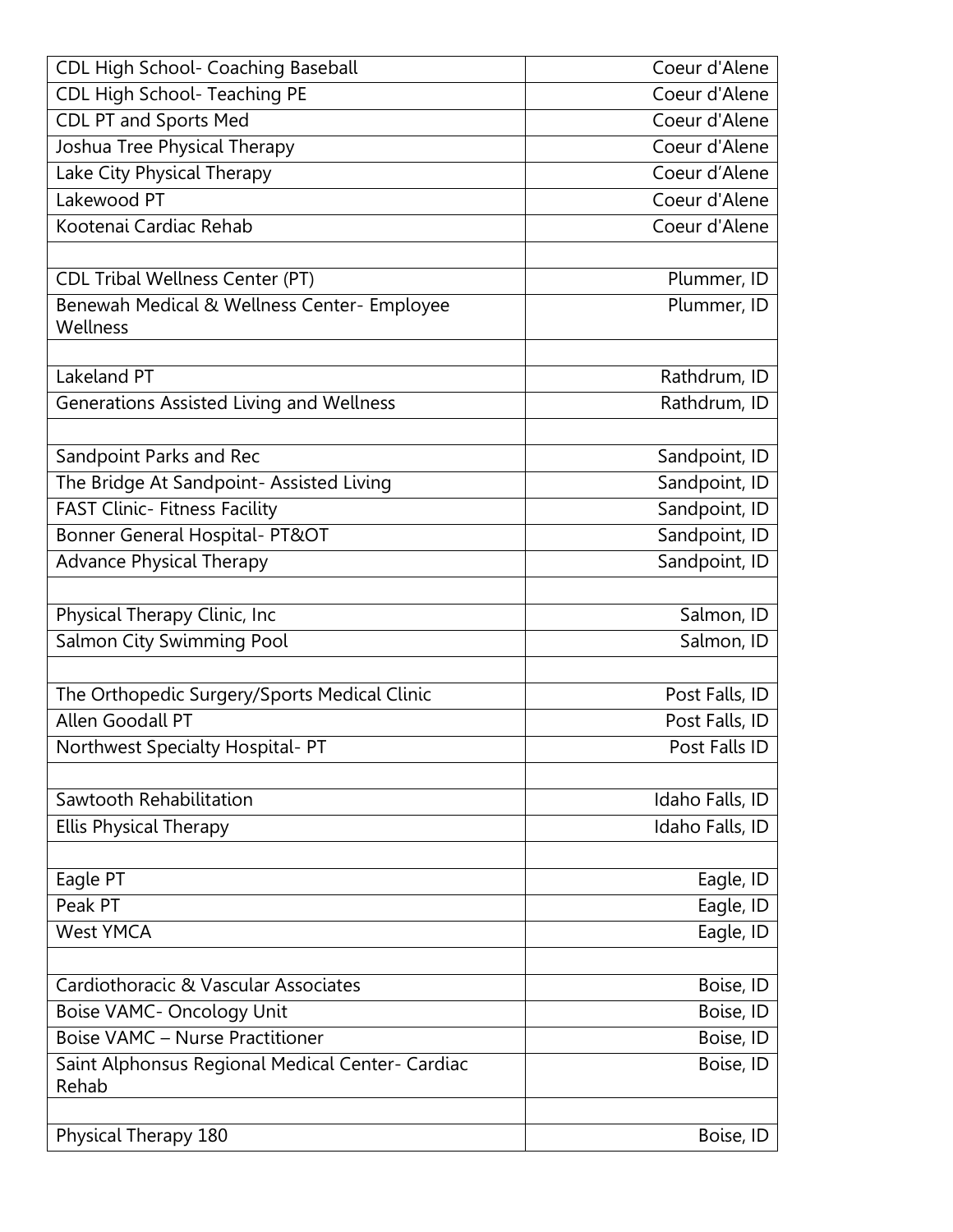| <b>Boise Physical Therapy</b>                      | Boise, ID       |
|----------------------------------------------------|-----------------|
| Boise Physical Medicine & Rehabilitation Clinic    | Boise, ID       |
| <b>Rebound PT</b>                                  | Boise, ID       |
| <b>Boise VAMC - PT Observer</b>                    | Boise, ID       |
| Idaho Spine and Sport PT                           | Boise, ID       |
| St Luke's Elks Rehab- PT                           | Boise, ID       |
| Therapeutic Associates                             | Boise, ID       |
| <b>Orthopaedic Associates</b>                      | Boise, ID       |
| Idaho Sports Medicine- PT/Sports Therapy           | Boise, ID       |
| Saint Alphonsus' Regional Medical Center - PT      | Boise, ID       |
|                                                    |                 |
| Gold's Gym - Fitness                               | Boise, ID       |
| <b>Boise Parks and Recreation</b>                  | Boise, ID       |
|                                                    |                 |
| <b>Physical Therapy Source</b>                     | Twin Falls, ID  |
| <b>Premier Therapy Associates</b>                  | Twin Falls, ID  |
| <b>Wright Physical Therapy</b>                     | Twin Falls, ID  |
| Center for Physical Therapy                        | Twin Falls, ID  |
|                                                    |                 |
| Emmett High School- Teaching & Coaching            | Emmett, ID      |
| <b>Gem county Recreation District</b>              | Emmett, ID      |
|                                                    |                 |
| Stoneridge Golf Club-Teaching                      | Blanchard, ID   |
|                                                    |                 |
| Cottonwood Physical Therapy                        | Cottonwood, ID  |
| <b>Tri-City Physical Therapy</b>                   | Fruitland, ID   |
| Syringa Therapy Services- PT                       | Grangeville, ID |
| <b>BCRD FitWorks</b>                               | Hailey, ID      |
| Freedom Fitness- Fitness                           | Kuna, ID        |
| Axiom Fitness at the Village                       | Meridian, ID    |
| Columbia High School- Athletic Training & Teaching | Nampa, ID       |
| Nezperce Junior High School - coaching             | Nezperce, ID    |
|                                                    |                 |
| <b>Arizona</b>                                     |                 |
| Arizona Orthopedic PT                              | Goodyear, AZ    |
| <b>Athletes Performance</b>                        | Phoenix, AZ     |
| EXOS - Fitness and PT                              | Phoenix, AZ     |
|                                                    |                 |
| <b>Alaska</b>                                      |                 |
|                                                    |                 |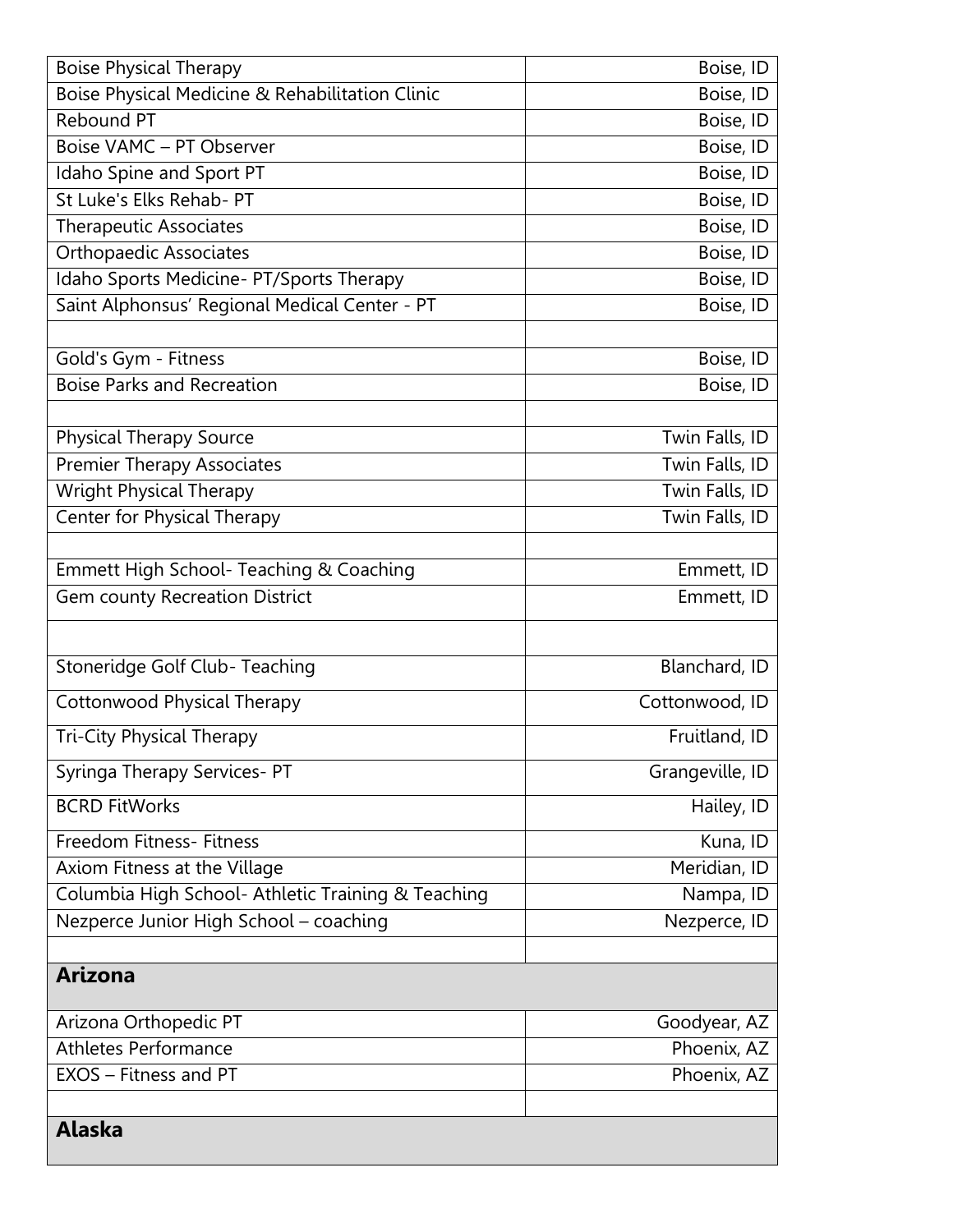| Rebound PT                                                 | Anchorage, AK       |
|------------------------------------------------------------|---------------------|
| Bartlett Regional Hospital - PT                            | Juneau, AK          |
| Kids Are People Too                                        | Anchorage, AK       |
| CrossFit Alaska                                            | Anchorage, AK       |
| Ketchikan General Hospital - PT                            | Ketchikan, AK       |
| Petersburg Medical Center                                  | Petersburg, AK      |
|                                                            |                     |
| <b>California</b>                                          |                     |
| Kids in Motion- PT, OT, Speech Therapy, Pediatric<br>Rehab | Torrance, CA        |
| Physiotherapy Associates                                   | Manhattan Beach, CA |
| <b>Encore Personal Training and Boot Camps</b>             | Las Vegas, NV       |
|                                                            |                     |
| Colorado                                                   |                     |
| Mountaintop Physical Therapy                               | Estes Park, CO      |
| <b>Falcon Physical Therapy</b>                             | Falcon, CO          |
|                                                            |                     |
|                                                            |                     |
| <b>Montana</b>                                             |                     |
| Kalispell Regional Medical Center                          | Kalispell, MT       |
|                                                            |                     |
| <b>Oregon</b>                                              |                     |
| <b>Physical Therapy Services</b>                           | Eugene, OR          |
| <b>Treasure Valley Physical Therapy</b>                    | Ontario, OR         |
| Presbyterian Community Care Center - PT                    | Ontario, OR         |
| Treasure Valley Community College- Coaching                | Ontario, OR         |
| <b>Snake River Pediatrics</b>                              | Ontario, OR         |
| <b>Oregon Physical Therapy</b>                             | Portland, OR        |
| Newport Recreation Center- Fitness/Rec                     | Newport, OR         |
| Thomas P Henry, MD- Family Physician                       | Portland, OR        |
| Mid-Columbia Medical Center                                | The Dalles, OR      |
| Medford Medical Clinic- Physician's Office                 | Medford, OR         |
| Lakeview High School- Teaching & Coaching                  | Lakeview, OR        |
|                                                            |                     |
| <b>Texas</b>                                               |                     |
| Texas Heart Institute, St. Luke's Episcopal Hospital       | Houston, TX         |
| Christus St. Michael Health and Fitness Center             | Texarkana, TX       |
|                                                            |                     |